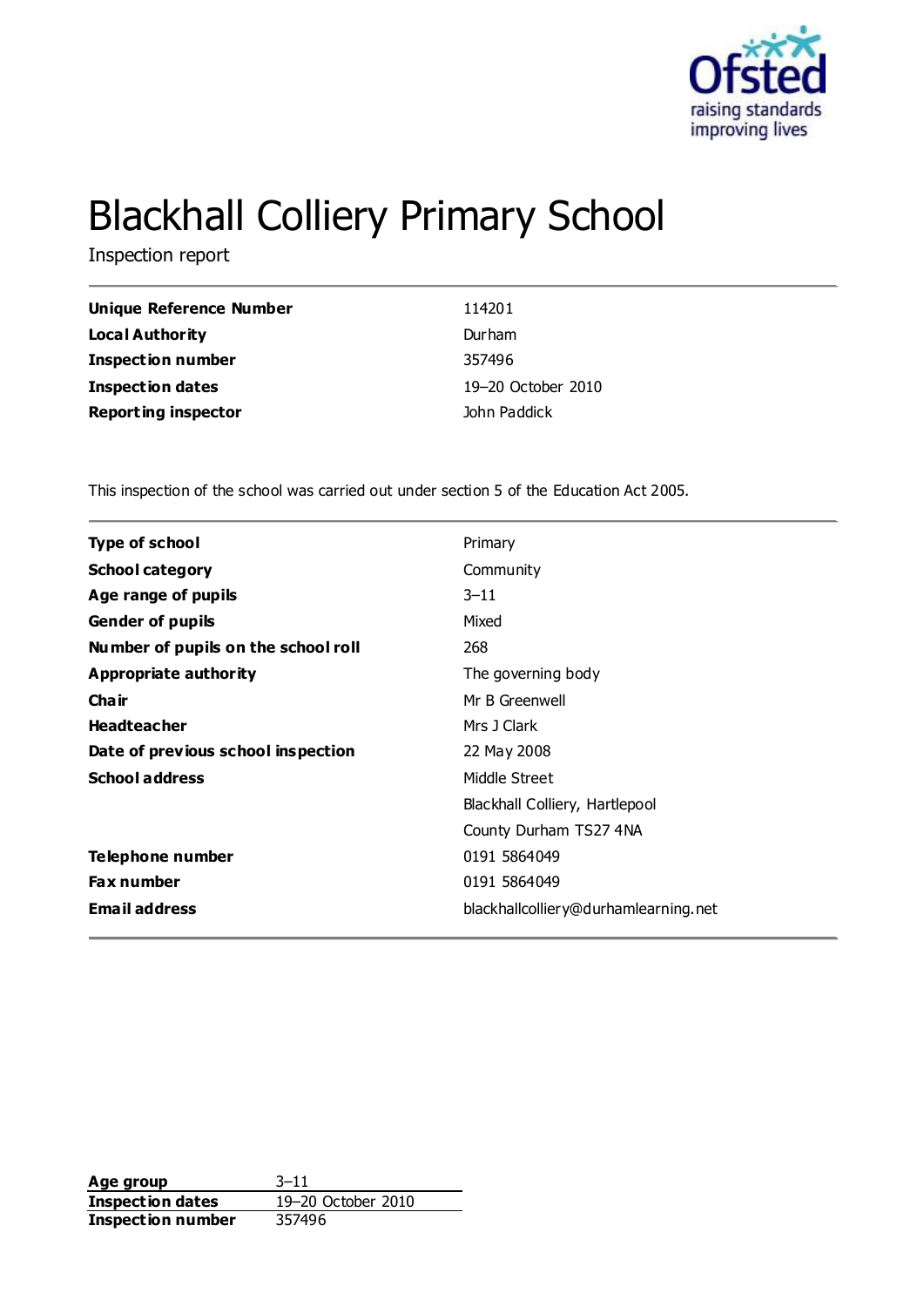The Office for Standards in Education, Children's Services and Skills (Ofsted) regulates and inspects to achieve excellence in the care of children and young people, and in education and skills for learners of all ages. It regulates and inspects childcare and children's social care, and inspects the Children and Family Court Advisory Support Service (Cafcass), schools, colleges, initial teacher training, work-based learning and skills training, adult and community learning, and education and training in prisons and other secure establishments. It assesses council children's services, and inspects services for looked after children, safeguarding and child protection.

Further copies of this report are obtainable from the school. Under the Education Act 2005, the school must provide a copy of this report free of charge to certain categories of people. A charge not exceeding the full cost of reproduction may be made for any other copies supplied.

If you would like a copy of this document in a different format, such as large print or Braille, please telephone 0300 1234 234, or email **[enquiries@ofsted.gov.uk](mailto:enquiries@ofsted.gov.uk)**.

You may copy all or parts of this document for non-commercial educational purposes, as long as you give details of the source and date of publication and do not alter the documentation in any way.

To receive regular email alerts about new publications, including survey reports and school inspection reports, please visit our website and go to 'Subscribe'.

Royal Exchange Buildings St Ann's Square Manchester M2 7LA T: 0300 1234 234 Textphone: 0161 618 8524 E: **[enquiries@ofsted.gov.uk](mailto:enquiries@ofsted.gov.uk)** W: **[www.ofsted.gov.uk](http://www.ofsted.gov.uk/)**

© Crown copyright 2010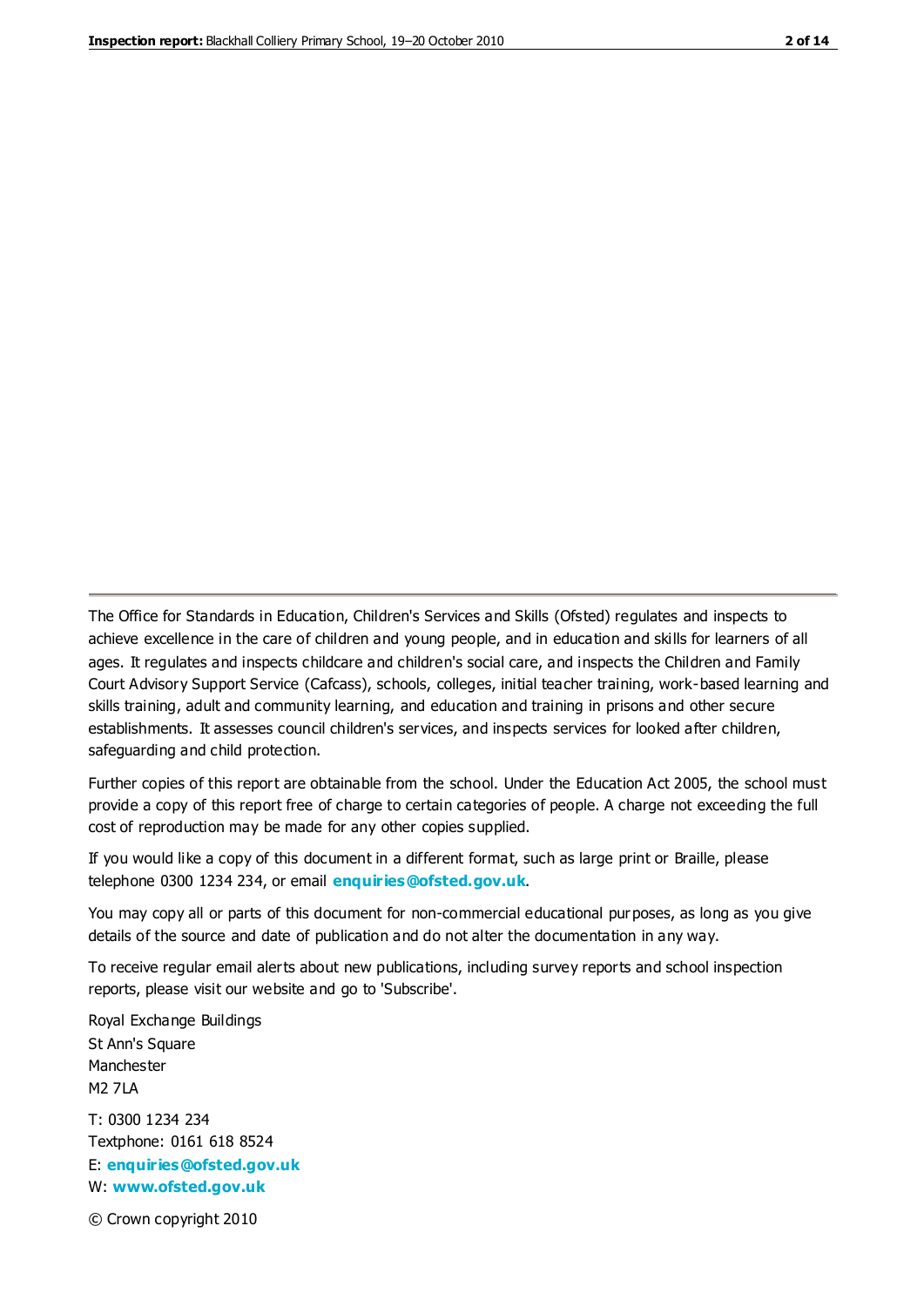# **Introduction**

This inspection was carried out by three additional inspectors. They visited 13 lessons taught by 11 teachers. Inspectors scrutinised a wide variety of pupils' work, especially in English, mathematics and science. Meetings were held with the headteacher, the School Improvement Partner, the coordinator for pupils with special educational needs and/or disabilities, the Early Years Foundation Stage leader, governors and groups of pupils. Inspectors observed the school's work and looked at governors' minutes, the school development plan, records of pupils' progress and safeguarding documentation. They analysed 102 questionnaires from parents and carers, 24 from staff and 125 from pupils.

The inspection reviewed many aspects of the school's work. It looked in detail at a number of key areas.

- Current standards being reached by all groups of pupils, particularly in English, mathematics and science.
- The extent to which the school is challenging its more-able pupils.
- **Procedures for identifying and supporting pupils with special educational needs** and/or disabilities.
- Whether there are now more opportunities for developing writing.

# **Information about the school**

Blackhall Colliery Primary School is larger than most schools of similar type. The vast majority of its pupils are from White British backgrounds. Very few pupils are from minority ethnic groups or speak English as an additional language. A well above average proportion of pupils is known to be eligible for free school meals. Around a third of the school's pupils have special educational needs and/or disabilities, which is well above average. Pupils with statements of special educational needs make up just over 1% of the school's roll, which is average. Since the previous inspection, there have been many staffing changes and the current headteacher has been in post just over a year. There is a breakfast club for pupils from nursery age to Year 6.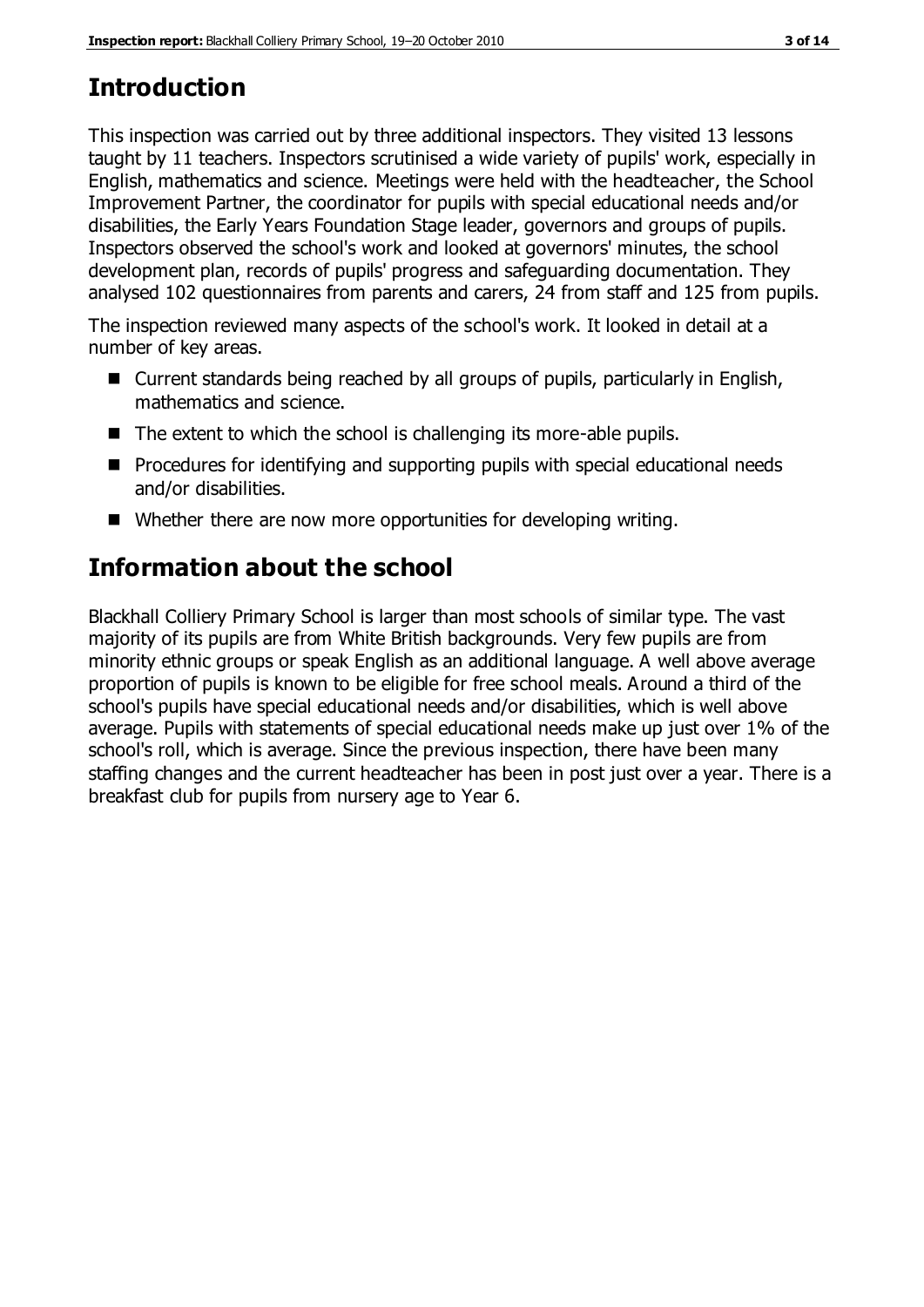**Inspection grades: 1 is outstanding, 2 is good, 3 is satisfactory, and 4 is inadequate** Please turn to the glossary for a description of the grades and inspection terms

## **Inspection judgements**

| Overall effectiveness: how good is the school? |  |
|------------------------------------------------|--|
|------------------------------------------------|--|

## **The school's capacity for sustained improvement 2**

## **Main findings**

Blackhall Colliery Primary School provides its pupils with a satisfactory and rapidly improving quality of education. There are many good features. An example is the good quality of care, guidance and support for pupils, which is fully recognised by parents and carers. Another is the pupils' good behaviour and the polite and confident way that they conduct themselves. Capacity for further improvement is good because there is a very strong shared commitment from all staff to move the school on to the next level. Selfevaluation is accurate and plans to improve teaching and raise attainment have a very high profile. There is clear evidence to show that lessons are improving quickly and pupils are making accelerated progress. The gap between where pupils are and where the school wants them to be is narrowing fast.

The relatively recently appointed headteacher and deputy headteacher have introduced an effective tracking system that accurately identifies pupils' levels of attainment and the progress they are making. They have tackled the areas for improvement from the previous inspection well so that pupils now have regular lessons in phonics and benefit from a wider range of opportunity for extending their writing. This is all helping to raise attainment. Although teaching is satisfactory overall, it is improving quickly because teachers and their assistants are now much clearer about how to accelerate pupils' learning. However, there are still lessons where teachers talk to the class for too long. This means the time available for active learning is restricted. Occasionally, teaching is outstanding and promotes really rapid progress.

Attainment by the time pupils leave Year 6, however, remains below average in English and mathematics because some of the older pupils are still making up for ground lost in previous years. However, tracking data show improving progress for most pupils and inspection evidence supports this. Many pupils' attainment especially that of the younger ones, is now average and some are doing better than that. Pupils who are making less than good progress are clearly identified and provided with effective extra support.

Pupils display very positive attitudes and almost always behave well. They are confident and keen to discuss their work and their school. They say that they really enjoy their education because the teachers make learning fun and provide them with a very comprehensive range of extra activities and visits. These enable them to develop social skills well and improve their knowledge and experience of the world outside Blackhall Colliery. The school runs smoothly on a day-to-day basis and provides a very welcoming atmosphere for pupils, parents and carers.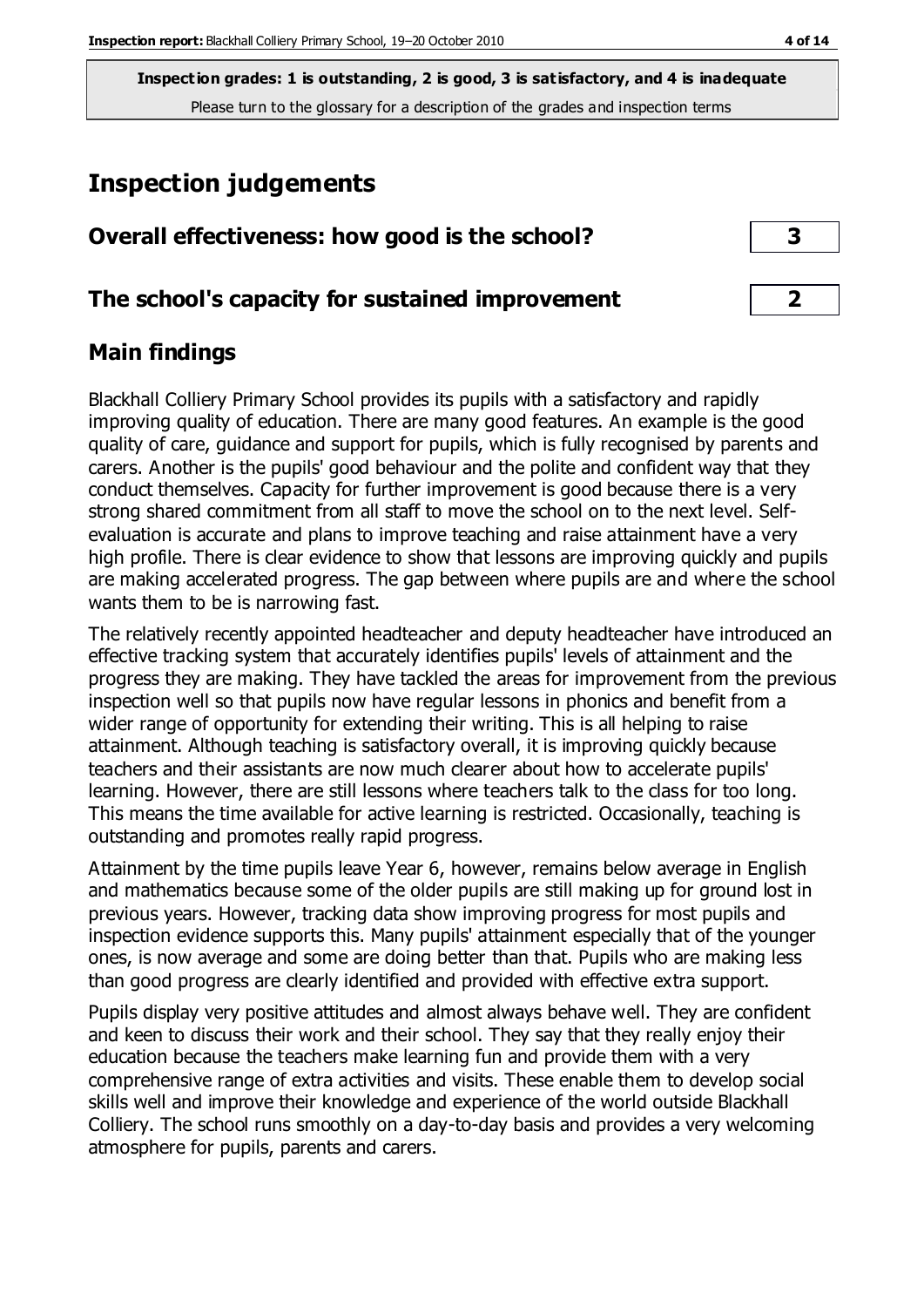**Inspection grades: 1 is outstanding, 2 is good, 3 is satisfactory, and 4 is inadequate** Please turn to the glossary for a description of the grades and inspection terms

#### **What does the school need to do to improve further?**

- Raise attainment to at least average throughout the school and ensure that all pupils make good progress by:
	- further increasing the proportion of good challenging teaching
	- $-$  raising the profile of pupils' targets in lessons.
- Improve the quality of the satisfactory teaching to good by:
	- planning for a better balance between teacher talk and pupil activity
	- providing more challenging work for the most-able pupils.
- About 40% of schools whose effectiveness is judged satisfactory may receive a monitoring visit by an Ofsted inspector before their next section 5 inspection.

#### **Outcomes for individuals and groups of pupils 3**

Pupils enjoy their education and are keen to do well. Their good attitudes and behaviour in lessons help to support the universally good learning atmosphere that pervades the school. Good social skills mean that pupils enjoy productive relationships with the adults who work with them. Pupils relate well to each other and work effectively in pairs and groups in class. They have a strong grasp of what constitutes healthy living. Their attendance has improved considerably and is now above average. Pupils benefit from the good range of opportunities to take responsibility within school and to experience the joy of giving through their shoebox appeal. Taking leading roles in extremely well-presented assemblies often gives pupils' confidence a spectacular boost. Through the work of the school council, pupils have a strong voice. There are several recent examples of improvements to outside facilities which have been informed by their views.

Attainment is below average overall but achievement is satisfactory because pupils' learning and progress are improving securely and quickly. Children join the Nursery and Reception with well-below average skills and personal development. Inspection evidence shows that many of the younger pupils are reaching broadly average standards but some of the older ones are making up ground for some previous underachievement. This applies equally to all groups of pupils, including those who have special educational needs and/or disabilities. Work in Years 5 and 6 shows that pupils' speaking and listening skills are average but their performance in mathematics and English is below average. Pupils generally present their work well and take a pride in it. This is particularly evident in science where pupils reach average attainment. Here, they illustrate their studies and experiments well and know how to apply their understanding of tables of results and number to produce accurate graphs to record physical changes.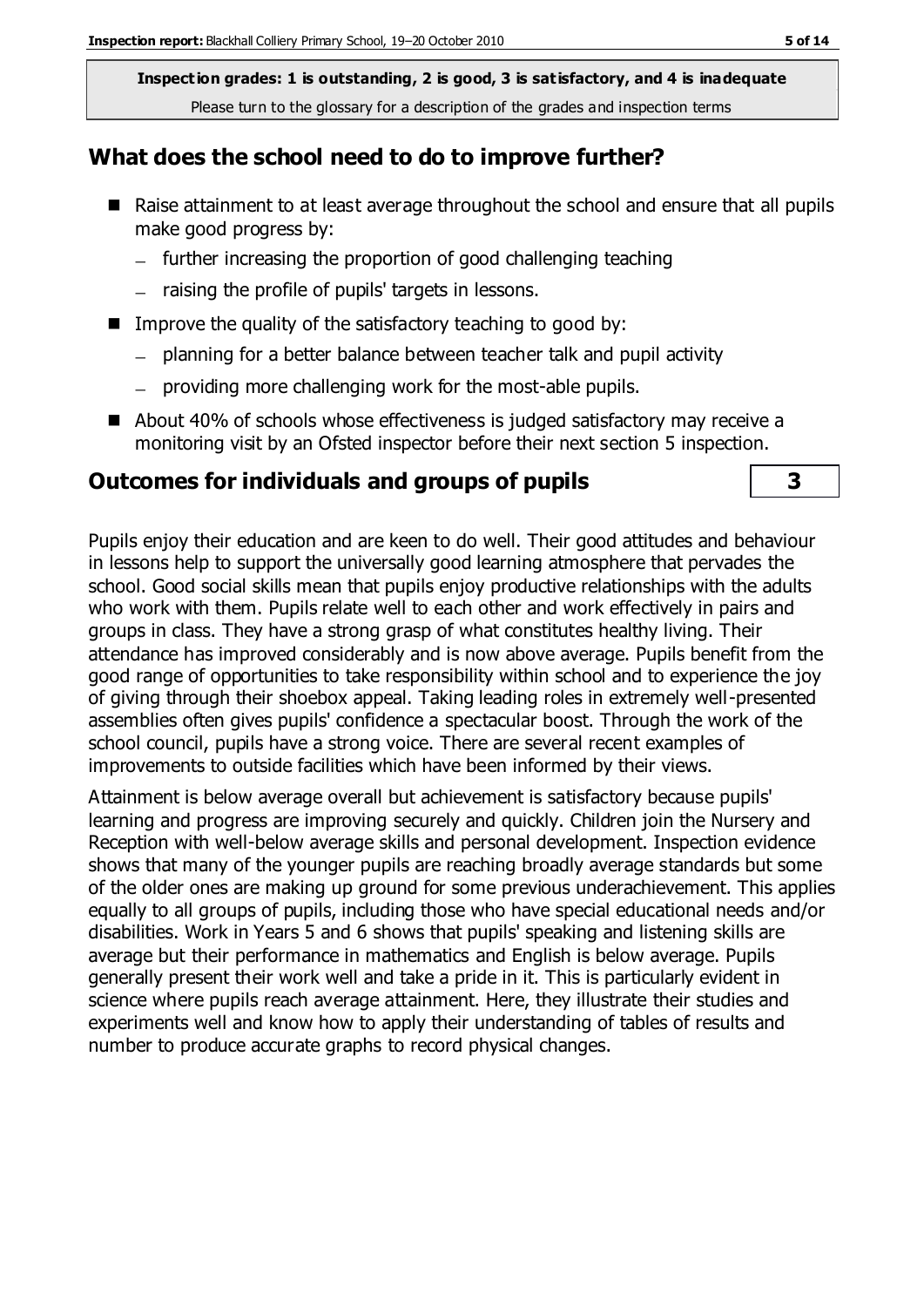**Inspection grades: 1 is outstanding, 2 is good, 3 is satisfactory, and 4 is inadequate**

Please turn to the glossary for a description of the grades and inspection terms

These are the grades for pupils' outcomes

| Pupils' achievement and the extent to which they enjoy their learning                                                     | 3                       |
|---------------------------------------------------------------------------------------------------------------------------|-------------------------|
| Taking into account:<br>Pupils' attainment <sup>1</sup>                                                                   | 3                       |
| The quality of pupils' learning and their progress                                                                        | 3                       |
| The quality of learning for pupils with special educational needs and/or disabilities<br>and their progress               | 3                       |
| The extent to which pupils feel safe                                                                                      | 2                       |
| Pupils' behaviour                                                                                                         | 2                       |
| The extent to which pupils adopt healthy lifestyles                                                                       | $\overline{\mathbf{2}}$ |
| The extent to which pupils contribute to the school and wider community                                                   | 2                       |
| The extent to which pupils develop workplace and other skills that will contribute to<br>their future economic well-being | 3                       |
| Taking into account:<br>Pupils' attendance <sup>1</sup>                                                                   | $\mathfrak{p}$          |
| The extent of pupils' spiritual, moral, social and cultural development                                                   | 2                       |

<sup>1</sup> The grades for attainment and attendance are: 1 is high; 2 is above average; 3 is broadly average; and 4 is low

## **How effective is the provision?**

Teaching is improving rapidly. It is always at least satisfactory, frequently good and occasionally outstanding. Teachers manage their classes well and provide their pupils with a good range of interesting activities. They utilise the skills of their teaching assistants well so that pupils with special educational needs and/or disabilities make similar progress to others in the same class. In the most effective lessons, good planning underpins a strong pace in the classroom, matches work well to the needs of all pupils, and ensures that learning is rapid. Teachers know exactly where pupils are in terms of attainment and build securely upon the progress that they make. However, they do not always show them clearly enough how to improve the quality of their work to the next level. In a minority of lessons there is still room to provide the school's most-able pupils with more challenging work.

The curriculum is providing pupils with a secure and strengthening route towards making satisfactory and increasingly good progress in the development of their basic skills. The good combination of visits and extra-curricular activities helps to underpin the good progress that pupils make with their personal development. The good care, guidance and support that the pupils receive make a strong contribution to the quality of their education. This feature of the school's work is fully recognised by the pupils themselves and their parents and carers. Good links with outside agencies are effective in providing specialised help for pupils with special educational needs and/or disabilities. Good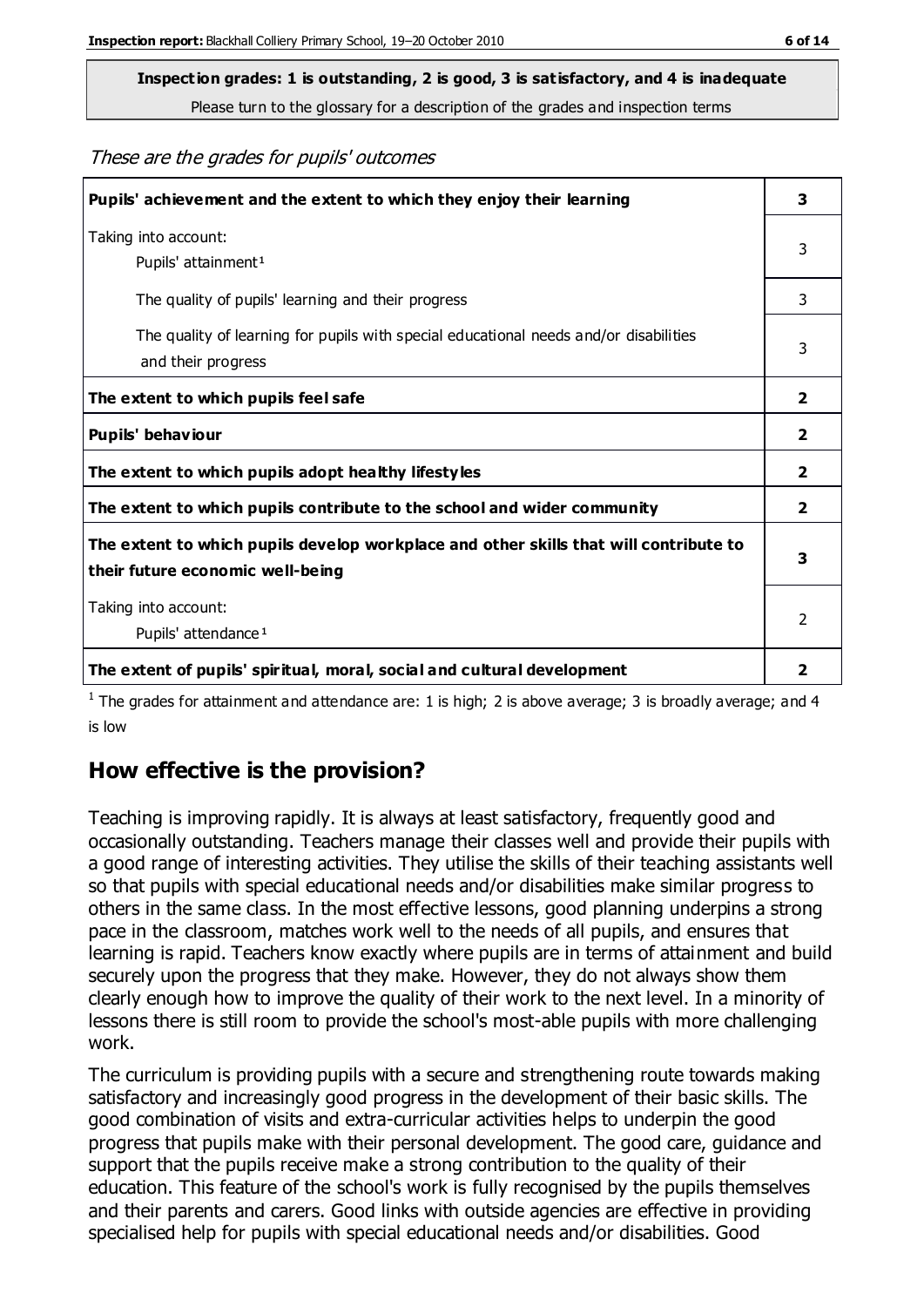**Inspection grades: 1 is outstanding, 2 is good, 3 is satisfactory, and 4 is inadequate** Please turn to the glossary for a description of the grades and inspection terms

procedures for identifying special needs mean that pupils quickly get the help that they need. Good transition arrangements to the next stage in pupils' education mean that they are confident about moving to secondary school.

These are the grades for the quality of provision

| The quality of teaching                                                                                    |   |
|------------------------------------------------------------------------------------------------------------|---|
| Taking into account:<br>The use of assessment to support learning                                          |   |
| The extent to which the curriculum meets pupils' needs, including, where relevant,<br>through partnerships | 3 |
| The effectiveness of care, guidance and support                                                            |   |

## **How effective are leadership and management?**

The headteacher provides the school with strong and effective leadership. She is ably assisted by other managers at all levels and has the full confidence of staff, parents and carers. Since her relatively recent appointment, she has produced a clear agenda to focus on improving the quality of teaching and raising attainment. The rigorous monitoring of lessons is improving their quality and raising expectations of teachers, their assistants and the pupils. There has not been enough time for attainment by Year 6 to reach a higher level as for some pupils there is still a legacy of previous underachievement. Inspectors, however, found that pupils' progress is accelerating and attainment across the school is rising quickly. Staffing is now stable and morale is excellent.

The governing body has been instrumental in setting more challenging targets for staff and pupils. It recognises the school's strong features but it is not content with pupils making satisfactory rather than good progress. It challenges and probes appropriately and takes a very active and keen interest in what is actually going on in classrooms and outside areas. Governors know that their policies are being implemented because they have so much first-hand knowledge of the school's work.

Good safeguarding procedures are firmly in place and have a high profile in the daily life of the school. The promotion of equal opportunities is satisfactory rather than good because some pupils are still making up ground lost due to the many staffing changes that followed the previous inspection and some more-able pupils are not being fully challenged in a minority of lessons. Apart from that, the school promotes equal opportunities well and there is no evidence of discrimination. Promotion of community cohesion is a developing area with some strong features related to visits out of the immediate locality so that pupils can gain first-hand experience of people from the range of cultures that make up the population of Britain. The well-organised breakfast club provides a valuable service for parents, carers and pupils. It enables pupils to socialise, enjoy a variety of activities and prepare for the school day.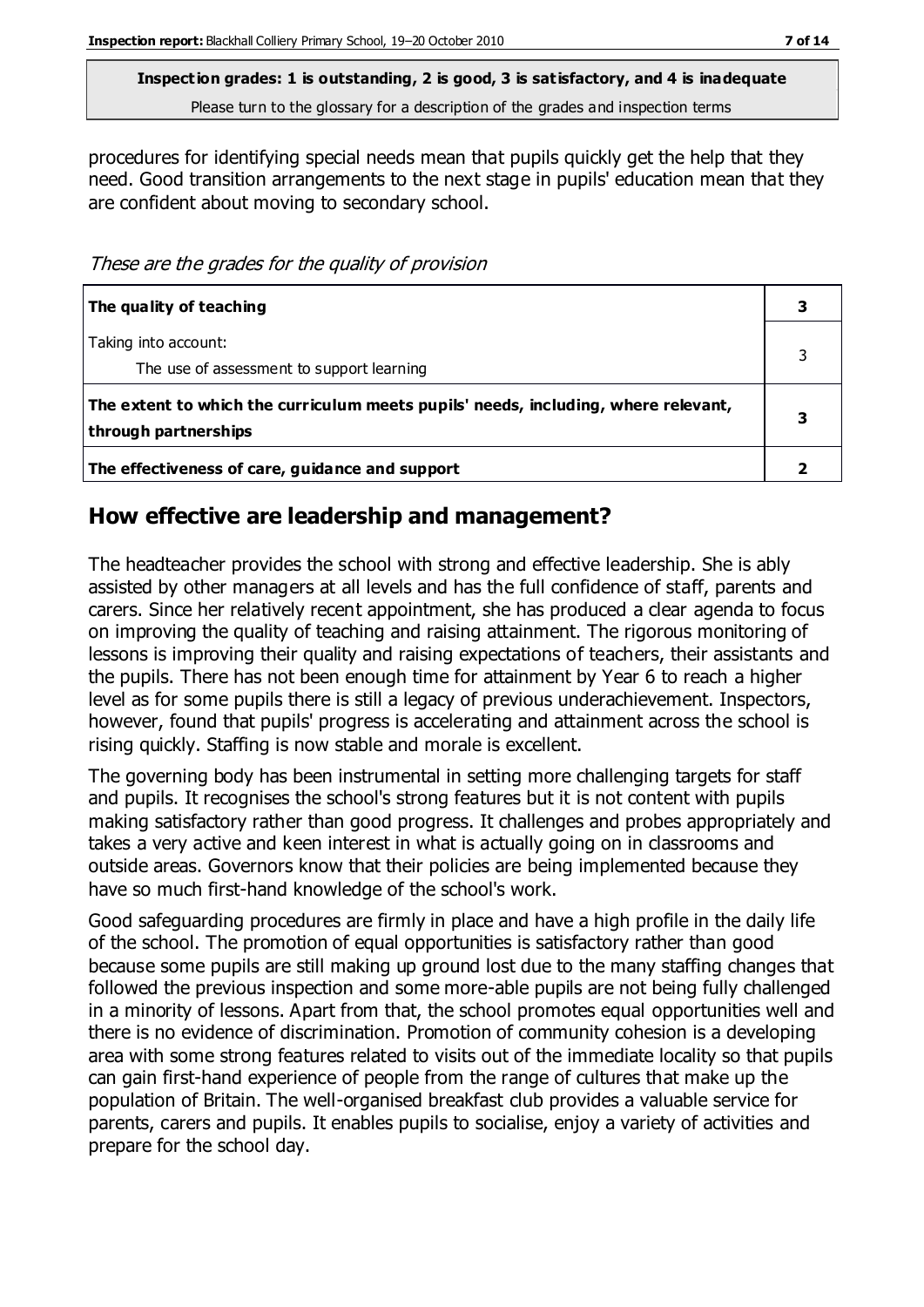**Inspection grades: 1 is outstanding, 2 is good, 3 is satisfactory, and 4 is inadequate**

Please turn to the glossary for a description of the grades and inspection terms

|  |  |  |  | These are the grades for leadership and management |
|--|--|--|--|----------------------------------------------------|
|--|--|--|--|----------------------------------------------------|

| The effectiveness of leadership and management in embedding ambition and driving<br>improvement                                                                  | $\overline{\mathbf{2}}$ |
|------------------------------------------------------------------------------------------------------------------------------------------------------------------|-------------------------|
| Taking into account:<br>The leadership and management of teaching and learning                                                                                   | $\mathcal{P}$           |
| The effectiveness of the governing body in challenging and supporting the<br>school so that weaknesses are tackled decisively and statutory responsibilities met | $\overline{2}$          |
| The effectiveness of the school's engagement with parents and carers                                                                                             | $\overline{2}$          |
| The effectiveness of partnerships in promoting learning and well-being                                                                                           | $\mathbf{2}$            |
| The effectiveness with which the school promotes equality of opportunity and tackles<br><b>discrimination</b>                                                    | 3                       |
| The effectiveness of safeguarding procedures                                                                                                                     | $\overline{2}$          |
| The effectiveness with which the school promotes community cohesion                                                                                              | 3                       |
| The effectiveness with which the school deploys resources to achieve value for money                                                                             | 3                       |

#### **Early Years Foundation Stage**

Children in the Early Years Foundation Stage benefit from an outstanding and fascinating educational environment and good teaching. They enter the Nursery with very variable skills and abilities and many have stages of development that are exceptionally low. Currently, children are making good progress. Based on robust assessment procedures, teachers and their assistants expect them to reach overall broadly average standards by the time they enter Year 1. This is realistic given the good progress and wide range of activities observed during the inspection. Teaching varies from satisfactory to outstanding. Lessons are always well organised but there are occasions when some members of staff could involve children more in conversation and discussion to develop speaking skills and vocabulary.

Good leadership and management mean that the programme has rich variety and, as with Years 1 to 6, outcomes are improving fast. Teachers and their assistants work well as a team and they provide quite exceptional levels of care and attention for the children. Resources are excellent and teachers use them well to provide children with interesting lessons. Children are eager to come to school and learn because they enjoy the lessons that the staff prepare for them. They particularly like the area where they have the opportunity to spend time with a very interesting range of live animals.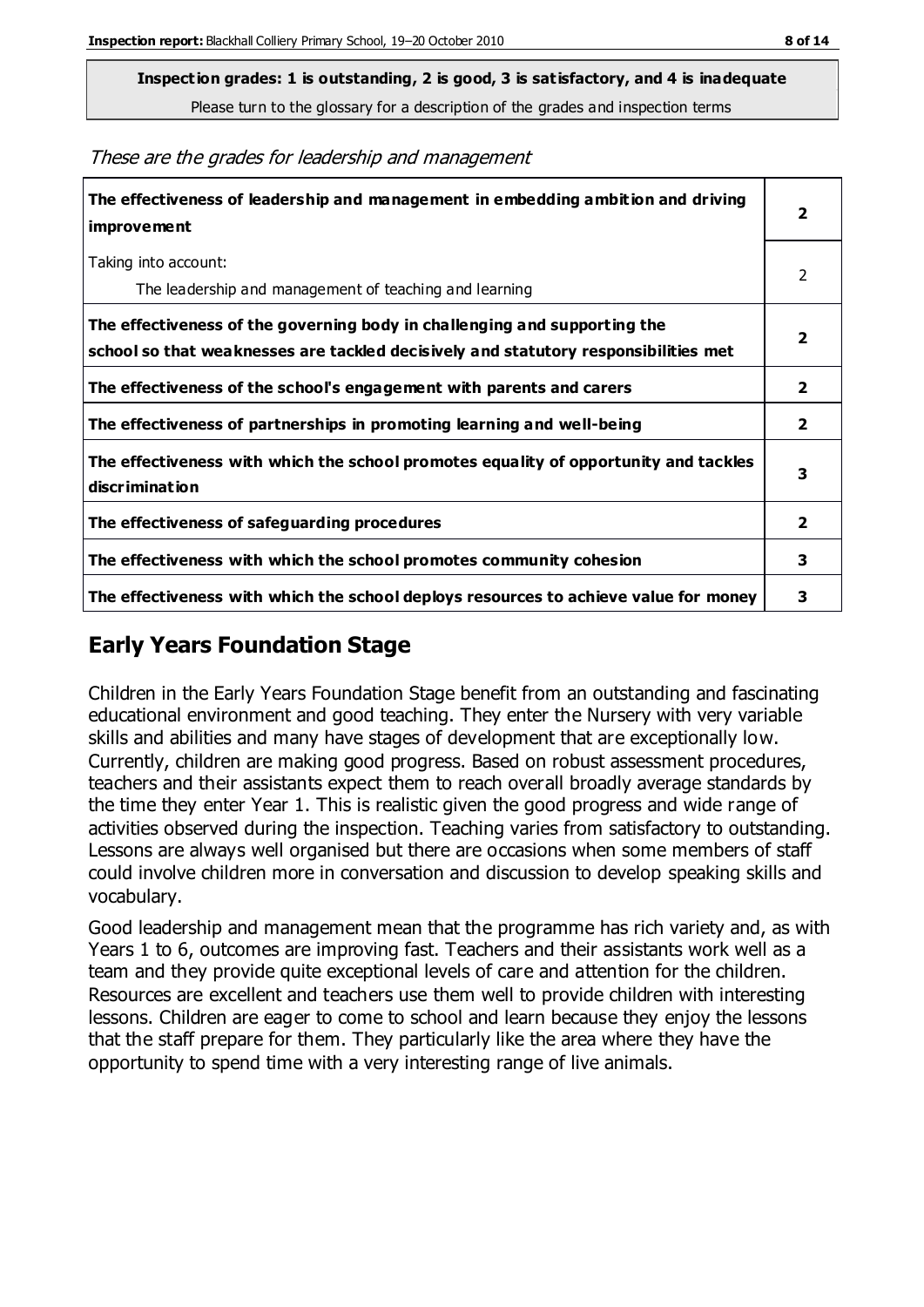**Inspection grades: 1 is outstanding, 2 is good, 3 is satisfactory, and 4 is inadequate**

Please turn to the glossary for a description of the grades and inspection terms

These are the grades for the Early Years Foundation Stage

| Overall effectiveness of the Early Years Foundation Stage                             |  |
|---------------------------------------------------------------------------------------|--|
| Taking into account:<br>Outcomes for children in the Early Years Foundation Stage     |  |
| The quality of provision in the Early Years Foundation Stage                          |  |
| The effectiveness of leadership and management of the Early Years Foundation<br>Stage |  |

## **Views of parents and carers**

Parents and carers have an extremely positive view of the school. They say that it really is welcoming and has improved substantially under the leadership of the current headteacher. Inspection evidence supports parents' positive views but also identifies key improvements that still need to be made, particularly in terms of the standards being reached by pupils.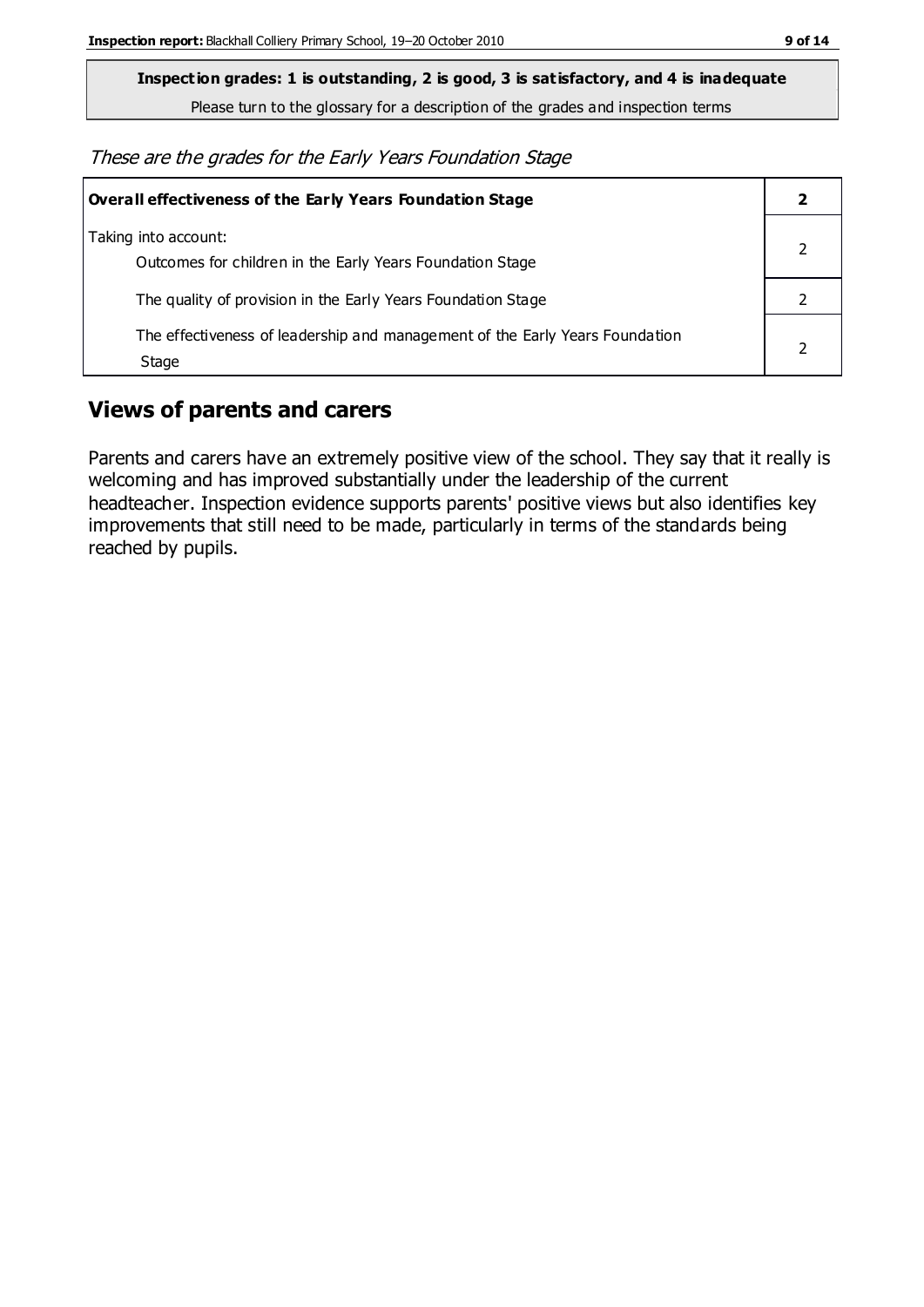#### **Responses from parents and carers to Ofsted's questionnaire**

Ofsted invited all the registered parents and carers of pupils registered at Blackhall Colliery Primary School to complete a questionnaire about their views of the school.

In the questionnaire, parents and carers were asked to record how strongly they agreed with 13 statements about the school.

The inspection team received 102 completed questionnaires by the end of the on-site inspection. In total, there are 268 pupils registered at the school.

| <b>Statements</b>                                                                                                                                                                                                                                       | <b>Strongly</b><br>agree |               | <b>Agree</b> |               | <b>Disagree</b> |               | <b>Strongly</b><br>disagree |               |
|---------------------------------------------------------------------------------------------------------------------------------------------------------------------------------------------------------------------------------------------------------|--------------------------|---------------|--------------|---------------|-----------------|---------------|-----------------------------|---------------|
|                                                                                                                                                                                                                                                         | <b>Total</b>             | $\frac{1}{2}$ | <b>Total</b> | $\frac{1}{2}$ | <b>Total</b>    | $\frac{1}{2}$ | <b>Total</b>                | $\frac{1}{2}$ |
| My child enjoys school                                                                                                                                                                                                                                  | 73                       | 72            | 29           | 28            | 0               | $\mathbf 0$   | $\mathbf 0$                 | $\mathbf 0$   |
| The school keeps my child<br>safe                                                                                                                                                                                                                       | 75                       | 74            | 27           | 26            | 0               | $\mathbf 0$   | $\mathbf 0$                 | $\mathbf 0$   |
| My school informs me about<br>my child's progress                                                                                                                                                                                                       | 66                       | 65            | 35           | 34            | $\mathbf{1}$    | $\mathbf{1}$  | $\mathbf 0$                 | $\mathbf 0$   |
| My child is making enough<br>progress at this school                                                                                                                                                                                                    | 60                       | 59            | 39           | 38            | $\mathbf{1}$    | 1             | $\mathbf 0$                 | $\mathbf 0$   |
| The teaching is good at this<br>school                                                                                                                                                                                                                  | 74                       | 73            | 28           | 27            | 0               | $\mathbf 0$   | $\mathbf 0$                 | $\mathbf 0$   |
| The school helps me to<br>support my child's learning                                                                                                                                                                                                   | 57                       | 56            | 44           | 43            | $\mathbf{1}$    | 1             | $\mathbf 0$                 | $\mathbf 0$   |
| The school helps my child to<br>have a healthy lifestyle                                                                                                                                                                                                | 60                       | 59            | 40           | 39            | 0               | $\mathbf 0$   | $\mathbf 0$                 | $\mathbf 0$   |
| The school makes sure that<br>my child is well prepared for<br>the future (for example<br>changing year group,<br>changing school, and for<br>children who are finishing<br>school, entering further or<br>higher education, or entering<br>employment) | 53                       | 52            | 43           | 42            | $\mathbf{1}$    | $\mathbf{1}$  | $\mathbf 0$                 | $\mathbf 0$   |
| The school meets my child's<br>particular needs                                                                                                                                                                                                         | 62                       | 61            | 38           | 37            | $\mathbf{1}$    | 1             | $\mathbf 0$                 | $\mathbf 0$   |
| The school deals effectively<br>with unacceptable behaviour                                                                                                                                                                                             | 52                       | 51            | 42           | 41            | $\mathbf{1}$    | $\mathbf{1}$  | $\mathbf 0$                 | $\pmb{0}$     |
| The school takes account of<br>my suggestions and concerns                                                                                                                                                                                              | 47                       | 46            | 45           | 44            | $\mathcal{P}$   | $\mathcal{P}$ | $\Omega$                    | 0             |
| The school is led and<br>managed effectively                                                                                                                                                                                                            | 63                       | 62            | 39           | 38            | $\mathbf 0$     | $\mathbf 0$   | $\mathbf 0$                 | $\mathbf 0$   |
| Overall, I am happy with my<br>child's experience at this<br>school                                                                                                                                                                                     | 74                       | 73            | 28           | 27            | $\pmb{0}$       | $\mathbf 0$   | $\mathbf 0$                 | $\pmb{0}$     |

The table above summarises the responses that parents and carers made to each statement. The percentages indicate the proportion of parents and carers giving that response out of the total number of completed questionnaires. Where one or more parents and carers chose not to answer a particular question, the percentages will not add up to 100%.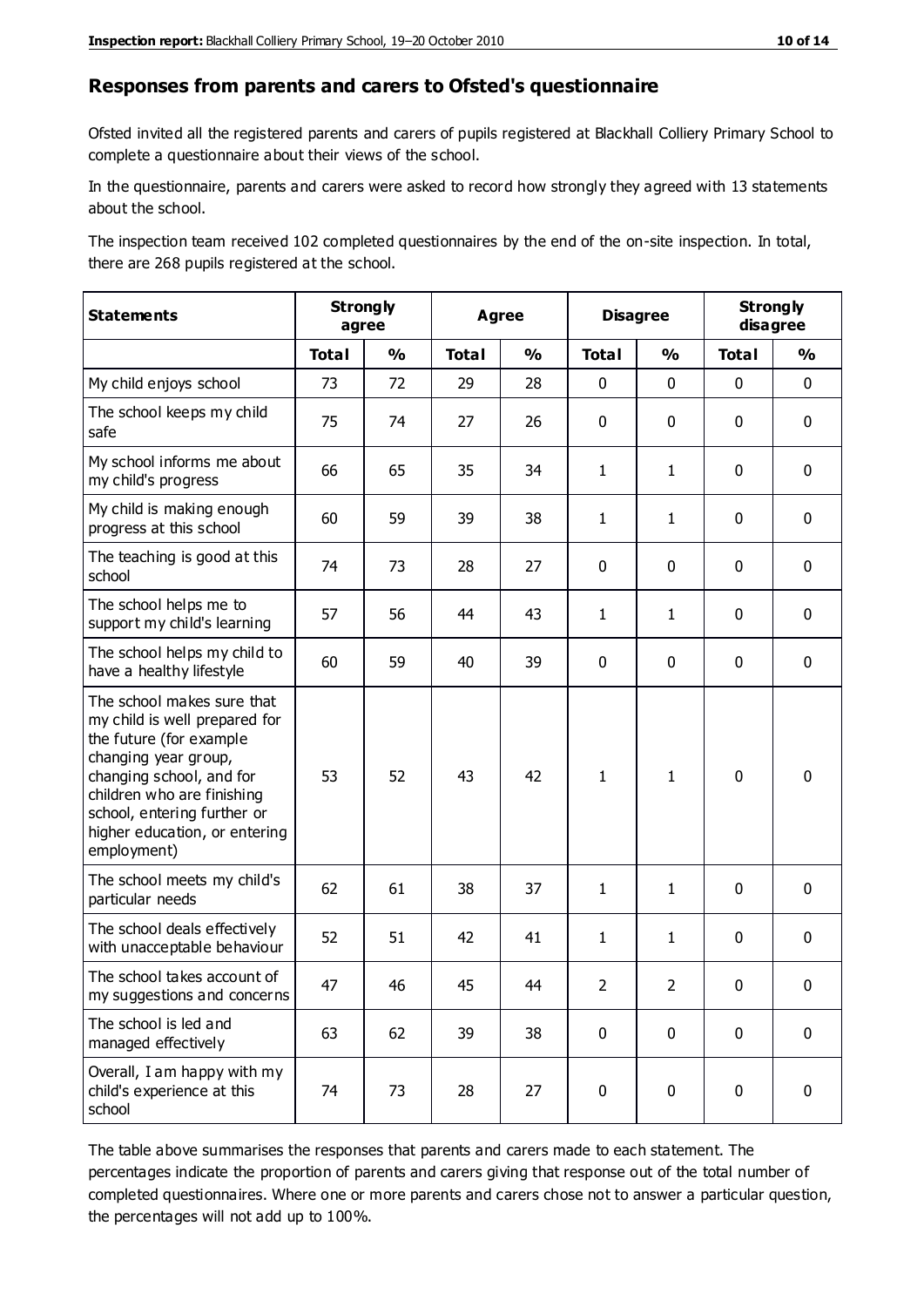## **Glossary**

| Grade   | <b>Judgement</b> | <b>Description</b>                                                                                                                                                                                                            |
|---------|------------------|-------------------------------------------------------------------------------------------------------------------------------------------------------------------------------------------------------------------------------|
| Grade 1 | Outstanding      | These features are highly effective. An outstanding school<br>provides exceptionally well for all its pupils' needs.                                                                                                          |
| Grade 2 | Good             | These are very positive features of a school. A school that<br>is good is serving its pupils well.                                                                                                                            |
| Grade 3 | Satisfactory     | These features are of reasonable quality. A satisfactory<br>school is providing adequately for its pupils.                                                                                                                    |
| Grade 4 | Inadequate       | These features are not of an acceptable standard. An<br>inadequate school needs to make significant improvement<br>in order to meet the needs of its pupils. Ofsted inspectors<br>will make further visits until it improves. |

#### **What inspection judgements mean**

## **Overall effectiveness of schools**

|                       | Overall effectiveness judgement (percentage of schools)                |    |    |    |
|-----------------------|------------------------------------------------------------------------|----|----|----|
| <b>Type of school</b> | Good<br><b>Outstanding</b><br><b>Satisfactory</b><br><b>Inadequate</b> |    |    |    |
| Nursery schools       | 58                                                                     | 36 | 4  | 2  |
| Primary schools       | 8                                                                      | 43 | 40 | 9  |
| Secondary schools     | 10                                                                     | 35 | 42 | 13 |
| Sixth forms           | 13                                                                     | 39 | 45 | 3  |
| Special schools       | 33                                                                     | 42 | 20 | 4  |
| Pupil referral units  | 18                                                                     | 40 | 29 | 12 |
| All schools           | 11                                                                     | 42 | 38 | 9  |

New school inspection arrangements were introduced on 1 September 2009. This means that inspectors now make some additional judgements that were not made previously.

The data in the table above are for the period 1 September 2009 to 31 March 2010 and are the most recently published data available (see **[www.ofsted.gov.uk](http://www.ofsted.gov.uk/)**). Please note that the sample of schools inspected during the autumn and spring terms 2009/10 was not representative of all schools nationally, as weaker schools are inspected more frequently than good or outstanding schools.

Percentages are rounded and do not always add exactly to 100. Secondary school figures in clude those that have sixth forms, and sixth form figures include only the data specifically for sixth form inspection judgements.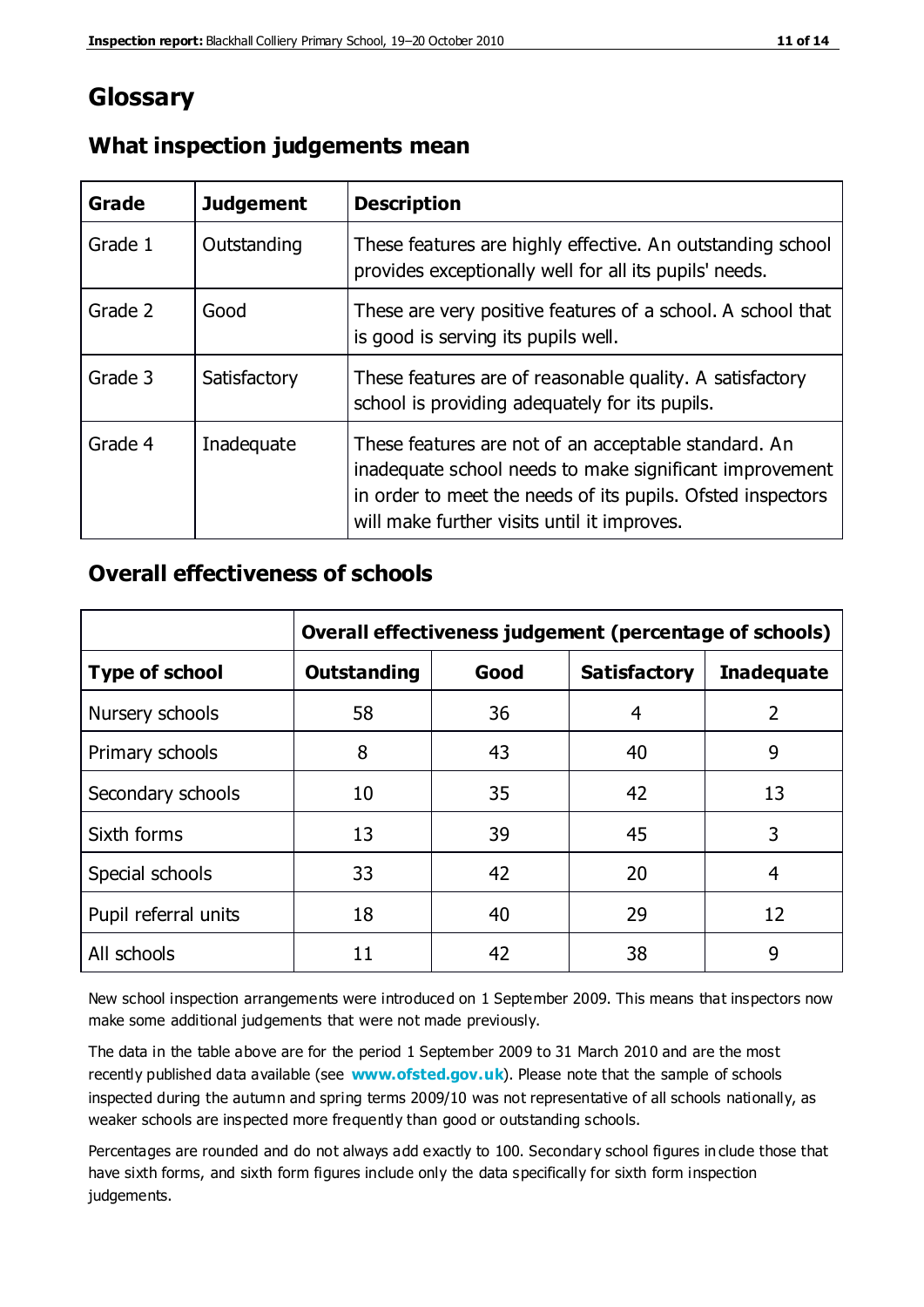# **Common terminology used by inspectors**

| Achievement:                  | the progress and success of a pupil in their learning,<br>development or training.                                                                                                                                                          |  |  |
|-------------------------------|---------------------------------------------------------------------------------------------------------------------------------------------------------------------------------------------------------------------------------------------|--|--|
| Attainment:                   | the standard of the pupils' work shown by test and<br>examination results and in lessons.                                                                                                                                                   |  |  |
| Capacity to improve:          | the proven ability of the school to continue<br>improving. Inspectors base this judgement on what<br>the school has accomplished so far and on the quality<br>of its systems to maintain improvement.                                       |  |  |
| Leadership and management:    | the contribution of all the staff with responsibilities,<br>not just the headteacher, to identifying priorities,<br>directing and motivating staff and running the school.                                                                  |  |  |
| Learning:                     | how well pupils acquire knowledge, develop their<br>understanding, learn and practise skills and are<br>developing their competence as learners.                                                                                            |  |  |
| <b>Overall effectiveness:</b> | inspectors form a judgement on a school's overall<br>effectiveness based on the findings from their<br>inspection of the school. The following judgements,<br>in particular, influence what the overall effectiveness<br>judgement will be. |  |  |
|                               | The school's capacity for sustained<br>improvement.                                                                                                                                                                                         |  |  |
|                               | Outcomes for individuals and groups of pupils.                                                                                                                                                                                              |  |  |
|                               | The quality of teaching.                                                                                                                                                                                                                    |  |  |
|                               | The extent to which the curriculum meets<br>pupils' needs, including, where relevant,<br>through partnerships.                                                                                                                              |  |  |
|                               | The effectiveness of care, guidance and<br>support.                                                                                                                                                                                         |  |  |
| Progress:                     | the rate at which pupils are learning in lessons and<br>over longer periods of time. It is often measured by<br>comparing the pupils' attainment at the end of a key                                                                        |  |  |

stage with their attainment when they started.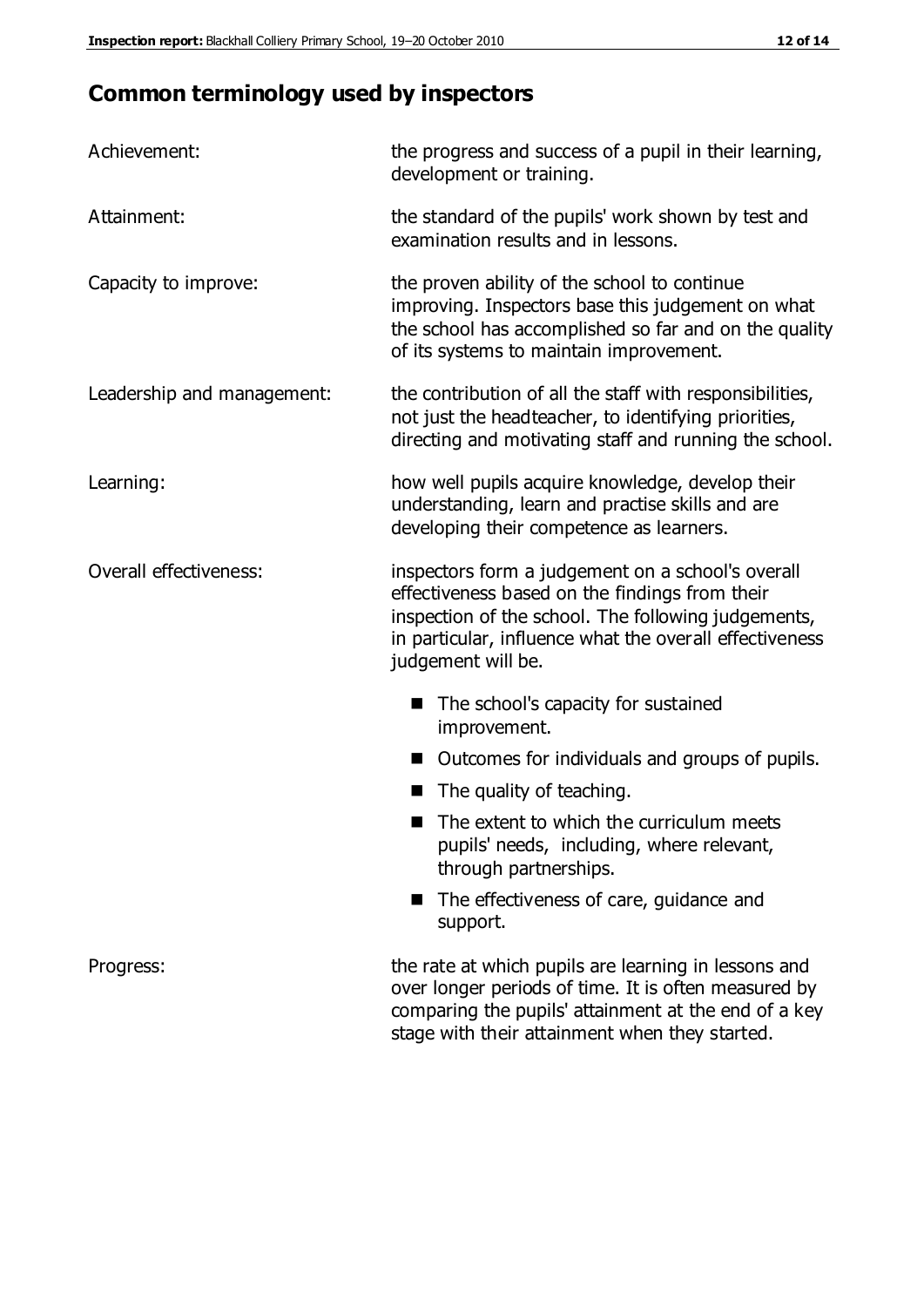## **This letter is provided for the school, parents and carers to share with their children. It describes Ofsted's main findings from the inspection of their school.**

#### 21 October 2010

#### Dear Pupils

#### **Inspection of Blackhall Colliery Primary School, Hartlepool, TS27 4NA**

Thank you for making us so welcome when we came to inspect your school recently. A particular thank you goes to those of you who filled in the questionnaires or met with us to talk about your school. We would also like to thank those of you who were so keen to explain what you were doing when you were in class. We were impressed by your behaviour and courtesy and we are pleased to know that you really enjoy coming to school.

We found that Blackhall Colliery Primary School provides you with a satisfactory and rapidly improving quality of education. Your headteacher has done a good job since she arrived. You now have much higher targets than previously and teachers are checking up on your progress very carefully to make sure that you reach them. We are pleased to note that many of you are now making much better progress than you were a year or two ago. However, some of you in Years 5 and 6 are still behind where you should be in English and mathematics.

Your school can still improve further and we have asked the governors, headteacher and staff to make some changes to enable you to learn more quickly. These are to:

- ensure that even more of you make good progress so that the standards you reach are higher
- improve some lessons so that you all get good teaching all of the time.

You can help by continuing to behave well and work hard.

Yours sincerely

Mr John Paddick Lead inspector